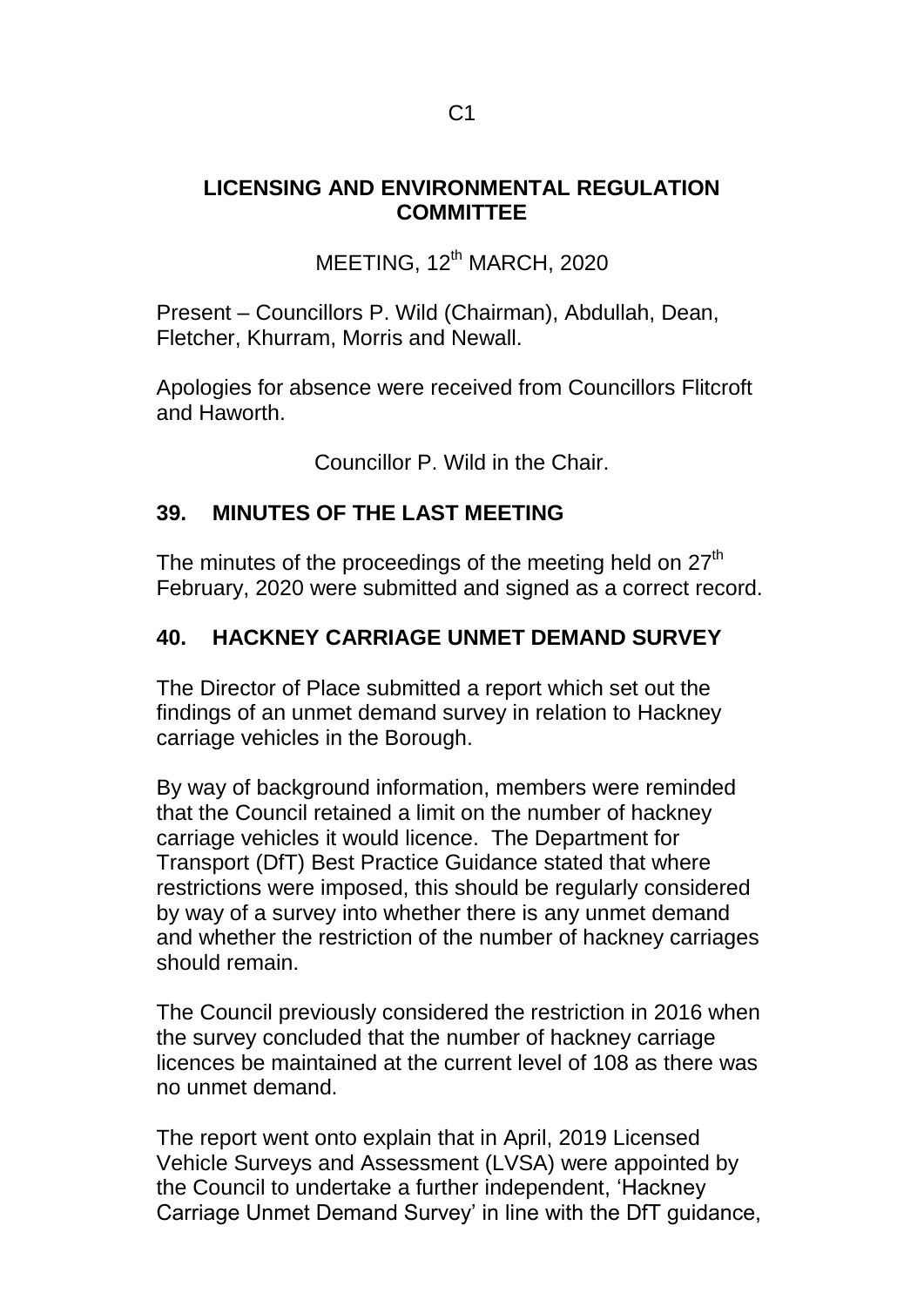in order to determine whether the decision to restrict the number of hackney carriage vehicle licences remained appropriate. The study included public, stakeholder and trade consultations together with rank surveys.

The report went on to outline the findings and recommendations of the survey.

In terms of the recommendations, the report highlighted that on the basis of the evidence gathered in the hackney carriage unmet demand survey for Bolton, the key conclusion was that there was no evidence of any unmet demand for the services of hackney carriages either patent or latent which was significant at this point in time in the Bolton licensing area.

It was moved by Councillor Morris and seconded by Councillor Newall -

(i)That the report and its findings be noted.

(ii) That based on the findings of the survey, the number of hackney carriage vehicles remain at their current level of 108 and that a further report be submitted to this Committee on matters around the allocation of the current six spare plates.

(iii) That the cost of the survey be recovered from the hackney carriage licence holders by including the cost in the next fee review.

Where upon the motion was put to the vote and the voting was as follows, viz -

For the Motion, Viz –

Councillors Khurram, Abdullah, Morris, Dean, Fletcher, P. Wild and Newall.

Against the Motion, Viz –

Nil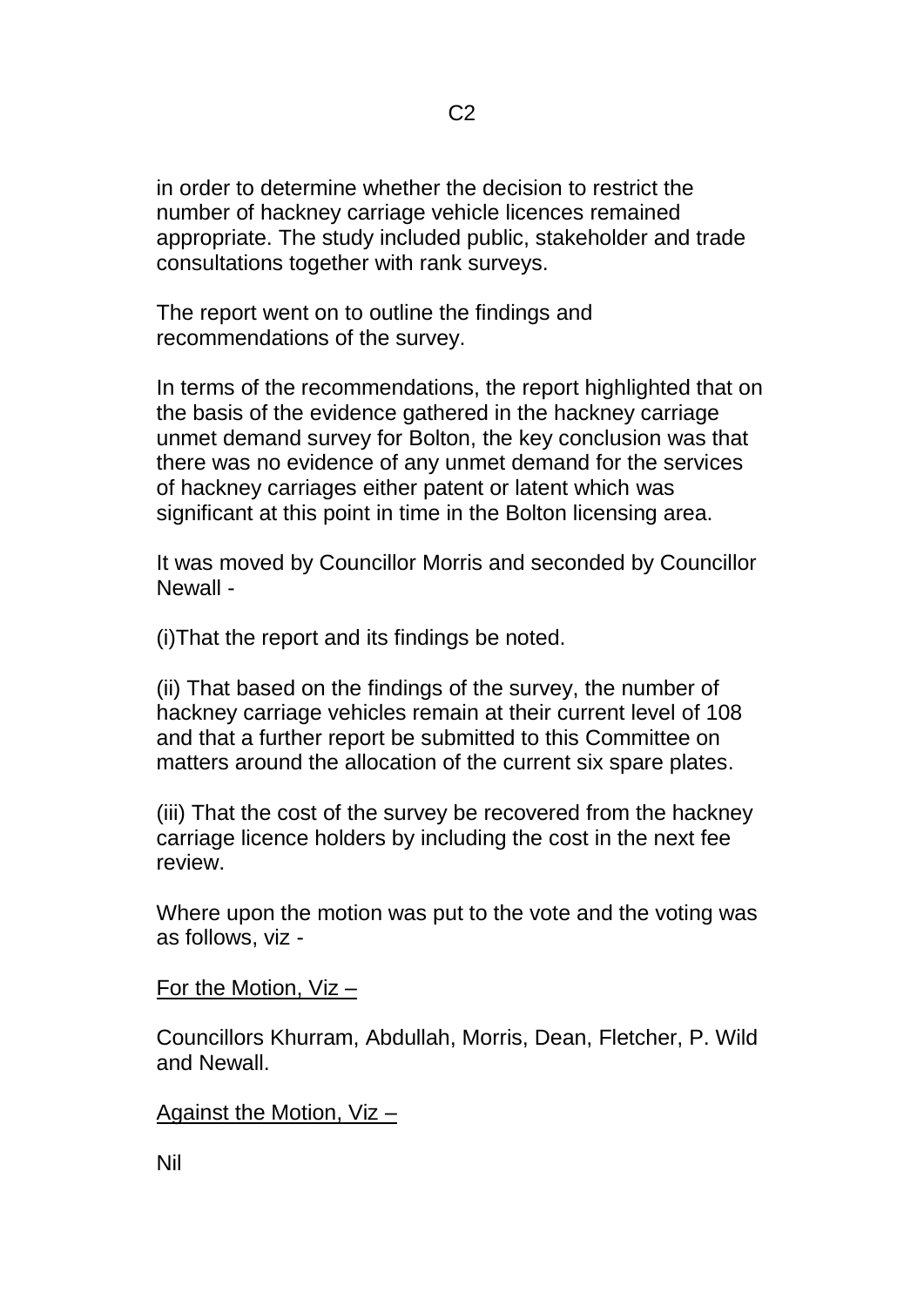#### Abstain, Viz –

Nil

Whereupon the motion was declared carried.

# **EXCLUSION OF PRESS AND PUBLIC**

Resolved – That, under Section 100(A) (4) of the Local Government Act 1972, the public be excluded from the meeting for the following items of business on the grounds that it involves the likely disclosure of exempt information as specified in paragraph 3 (financial and business affairs) of Part 1 of Schedule 12A to the Act; and that it be deemed that, in all the circumstances of the case, the public interest in its exemption outweighs the public interest in its disclosure.

### **41. MISCONDUCT BY A LICENSED PRIVATE HIRE DRIVER LER/08/20**

The Director of Place submitted a report which set out details of misconduct allegations against a licensed private hire driver.

The driver and his solicitor attended the meeting.

It was moved by Councillor Newall and seconded by Councillor Fletcher that the licence to drive private hire vehicles be revoked.

Whereupon an amendment was moved by Councillor Dean and seconded by Councillor Morris that the licence to drive private hire vehicles be suspended for a period of three months.

Where upon the amendment was put to the vote and the voting was as follows, viz -

#### For the Amendment, Viz –

Councillors Khurram, Abdullah, Morris, Dean and P. Wild.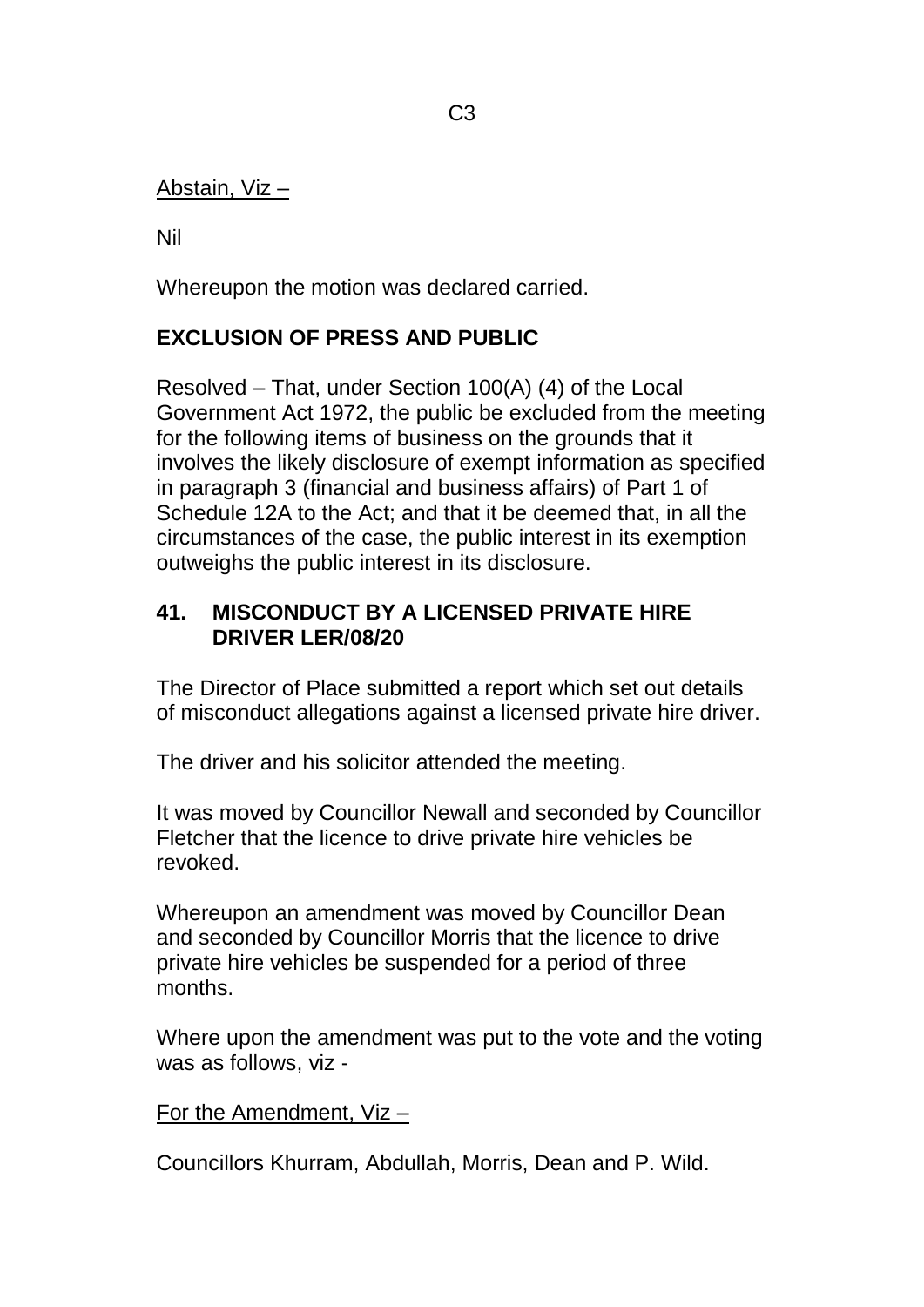## Against the Amendment, Viz –

Councillors Fletcher and Newall.

Abstain, Viz –

Nil

Whereupon the Amendment was declared carried and it became the Substantive Motion.

Where upon the Substantive Motion was put to the vote and the voting was as follows, viz -

For the Motion, Viz –

Councillors Khurram, Abdullah, Morris, Dean and P. Wild.

Against the Motion, Viz –

Councillors Fletcher and Newall.

#### Abstain, Viz –

Nil

Whereupon the Substantive Motion was declared carried and it was specifically resolved –

That the licence to drive a private hire vehicle be suspended for three months on the basis that the Committee is not satisfied that the driver is a fit and proper person to hold a licence.

The Committee also took account of –

- A complaint received on  $6<sup>th</sup>$  June, 2019 regarding abusive and intimidating behaviour by the driver whilst he was driving with a passenger;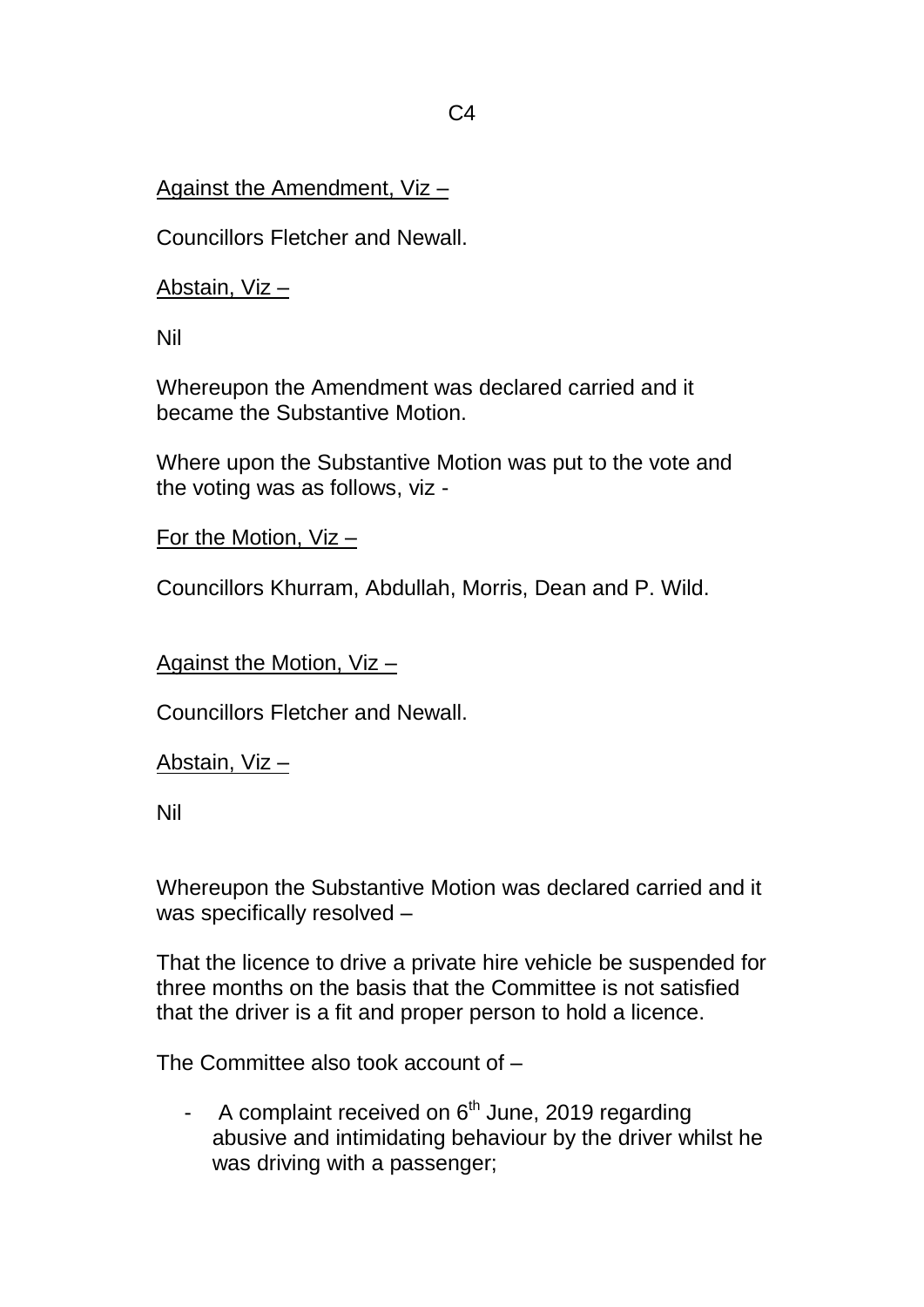- A complaint received on  $28<sup>th</sup>$  June, 2011 regarding the driver's intimidating behaviour whilst in his vehicle involving him flashing his lights and gesticulating;
- A complaint from  $30<sup>th</sup>$  June, 2011 regarding the driver's erratic behaviour. The driver also gave the complainant the V sign and spat at the complainant;
- A complaint from 3<sup>rd</sup> September, 2014 regarding the driver using his horn on and off from 7.53 am until 8.05am;
- A complaint from  $19<sup>th</sup>$  July, 2016 about the driver driving erratically;
- A complaint from 19<sup>th</sup> September, 2018 regarding the driver being inappropriate and abusive towards a customer outside her house and also an allegation of trying to overcharge her;
- The Committee find, on the balance of probabilities, that the driver has acted inappropriately. The number of complaints also shows a pattern of behaviour. The driver denied all the allegations which the Committee did not find credible;
- Matters around the Council's Statement of Fitness and Suitability including matters around personal conduct, passengers and fares; and
- A number of references in support of the driver were tabled and noted.

Members of the public and in particular, the elderly, infirm and children or vulnerable adults entrust their personal safety and wellbeing to private hire drivers whenever they take a journey. Passengers often travel alone and are vulnerable to inappropriate behaviour.

The Committee's primary duty is of concern for the safety and well-being of the public.